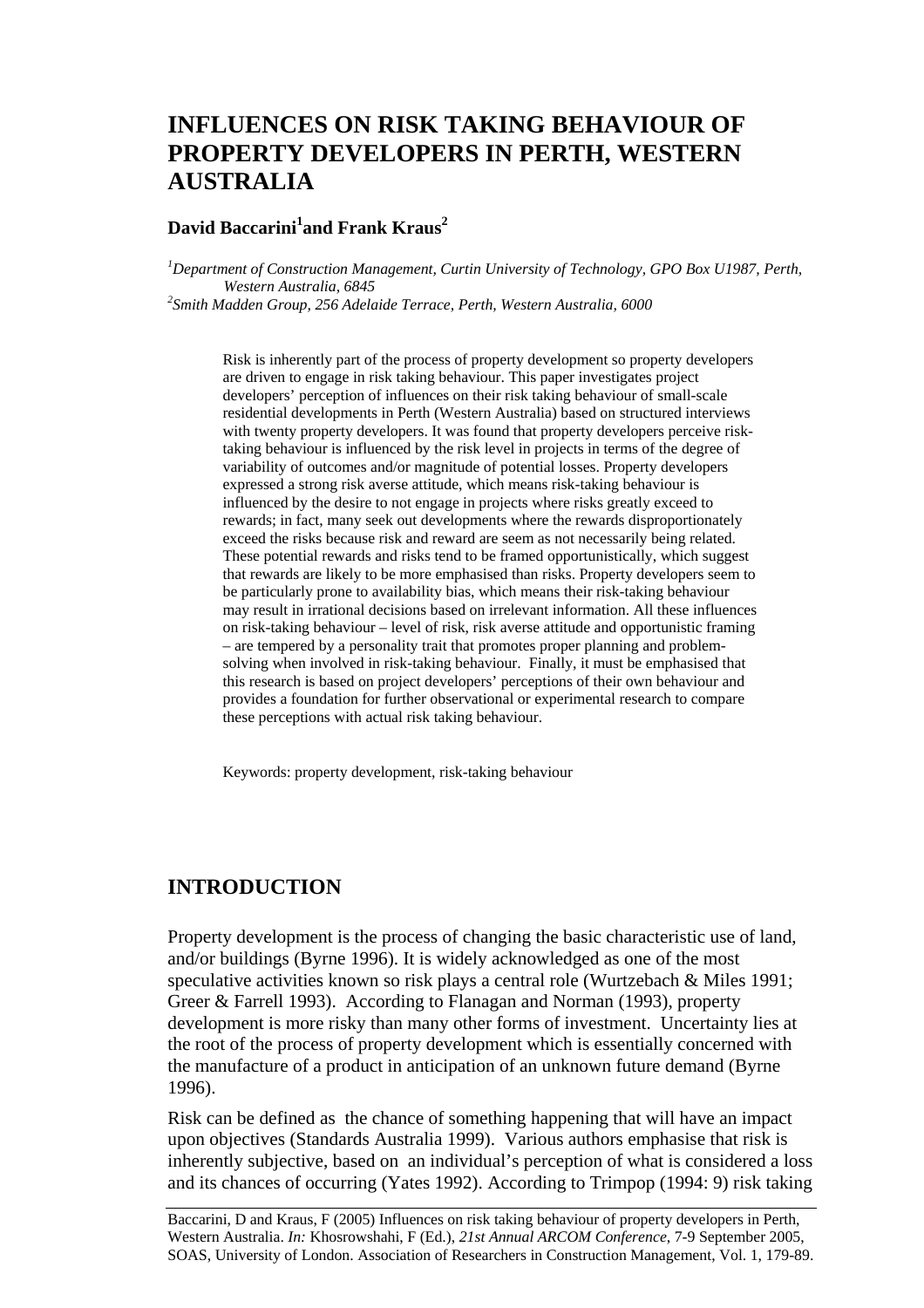is "any consciously, or non-consciously controlled behavior with a perceived uncertainty about its outcome, and/or about its possible benefits or costs for the physical, economic or psycho-social well-being of oneself or others." In summary, property developers are engaged in projects characterised by risk, so research into influences on their risk-taking behaviour is relevant and worthwhile.

A review of the literature shows that risk taking behaviour is influenced by a number of variables (see Figure 1):

- Level of Risk: this is derived from the probability of loss and the magnitude of that loss (Forlani & Mullins 2000).
- Cognitive Biases: these are predisposed opinions that individuals use to make judgements (Bazerman 1990).
- Personality Trait: this is an individual's general disposition which remains constant over time and for various situations (Powell & Ansic 1997).
- Framing: this is the manner in which a risk is stated , either favourably or unfavourably (Weber & Milliman 1997).
- Risk Attitude: this is the consistent tendency to either avoid or seek risk (Flanagan & Norman 1993).
- Risk Perception: this is an individual's assessment of how risky things appear (Yates 1992).
- Contextual Factors: these are project specific factors that affect an individual's risk taking behaviour (Forlani & Mullins 2000).
- Anticipated Returns. The relationship between the level of return and level of risk in an investment (Forlani & Mullins 2000)

**Figure 1** Influences on Risk-Taking Behaviour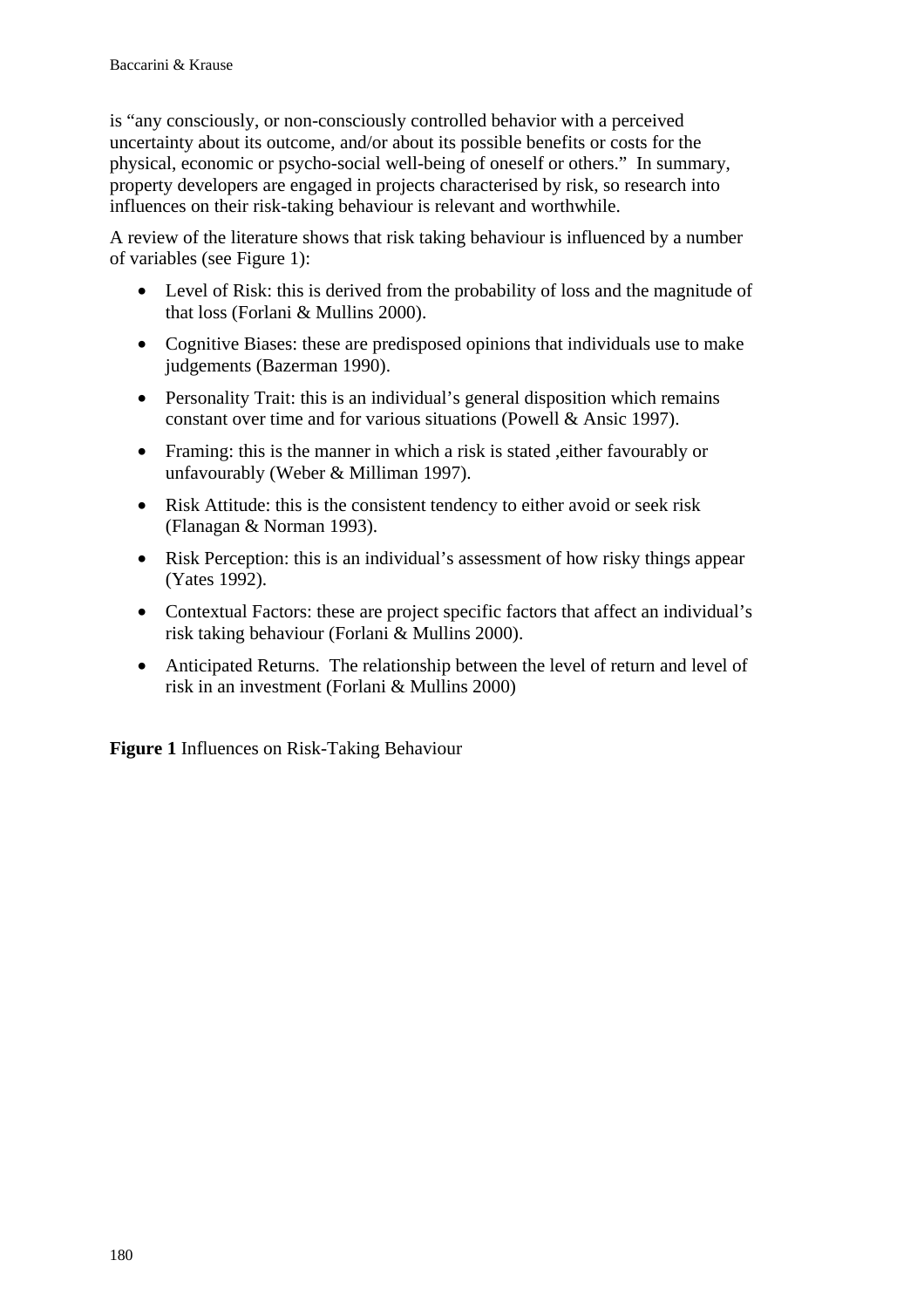

The aim of this research is to investigate influences on risk-taking behaviour of residential property developers in Perth, Western Australian, a city of 1.5m people. This paper reports the findings of the following influences on risk-taking behaviour: level of risk, anticipated returns, risk attitude, cognitive biases, framing and personality traits. A literature review established a theoretical base by which research questions could be determined. The consideration of risk-taking behaviour of property developers is not particularly new however a resurgence of interest in the factors that influence risk-taking behaviour has occurred in the past decade (Palich & Bagby 1995, Forlani & Mullins 2000).

### **RESEARCH DESIGN**

#### **Research Sample**

The research sample was bounded in terms of property developers who undertake residential development in Perth, Western Australia, possessing 1-20 years experience and working in small organisations (1-10 staff). The sample was based on two nonrandom sampling techniques; purposive and snowball sampling (Sarantakos 1998). Purposive sampling uses the researcher's judgement in selecting individuals who will provide sufficient information to achieve the study's objectives. Snowball sampling occurs after contacting and interviewing an initial list of respondents. These respondents will be asked for additional names that in turn are contacted and interviewed. Twenty property developers took part in structured interviews which were recorded and transcribed. Interviews were conducted using a combination of qualitative open-ended qualitative and closed-ended quantitative questions.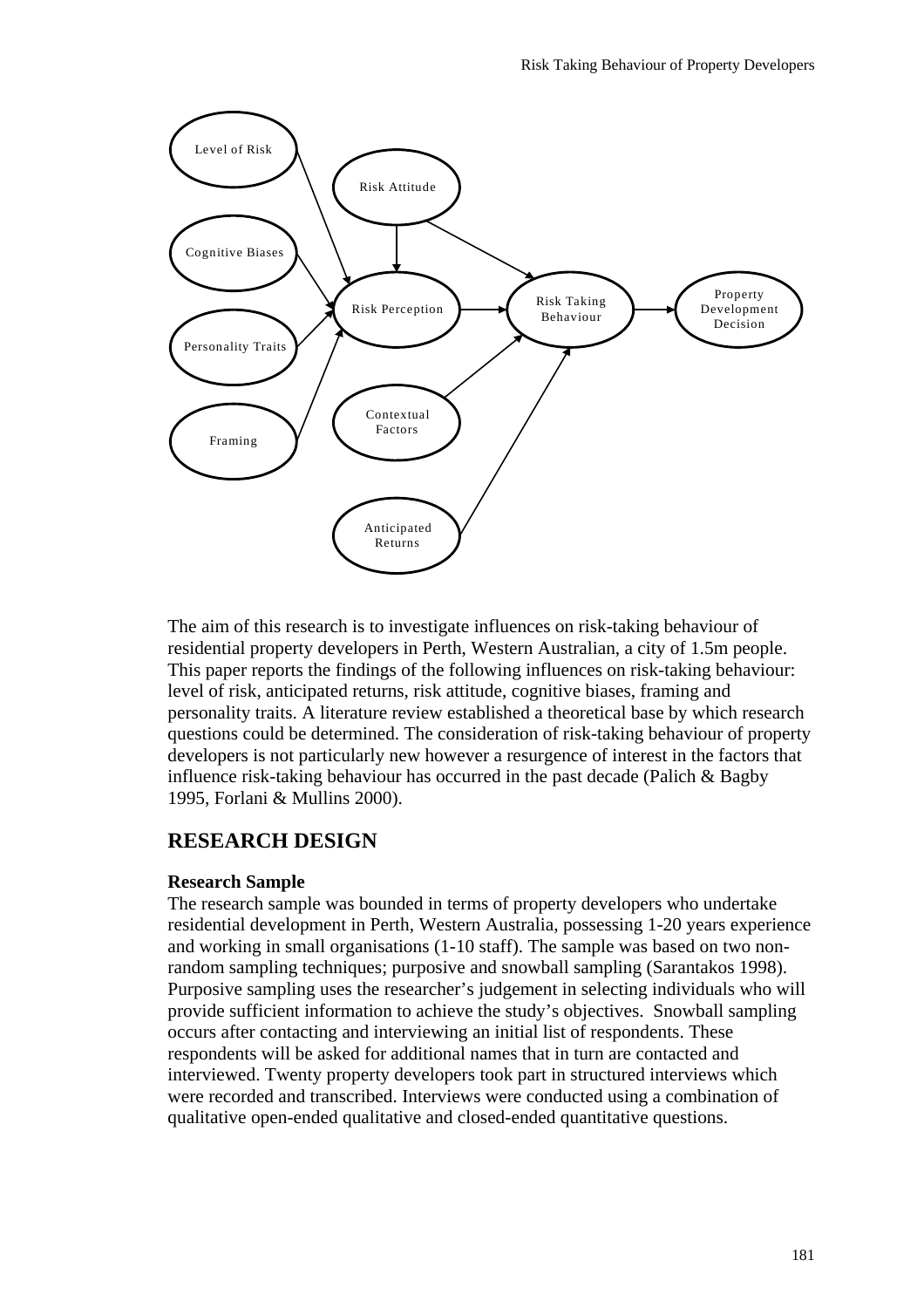#### **Demographics**

Table 1 shows demographic information of the twenty property developers. The respondents operate across a broad range of property developments in relatively small organisations, which suggests they would be closely aligned to the risk aspects of their projects. Furthermore, most respondents have over ten years' experience, which offers a good basis for reflecting upon their risk taking behaviour in property development projects

| <b>Types of Development*</b>                    |    |      |  |  |  |
|-------------------------------------------------|----|------|--|--|--|
| Type                                            | Nr | $\%$ |  |  |  |
| Single Residential                              | 5  | 25   |  |  |  |
| <b>Group Housing</b>                            | 14 | 70   |  |  |  |
| Apartments                                      | 6  | 30   |  |  |  |
| Land Subdivision                                | 11 | 55   |  |  |  |
| <b>Number of Staff Employed</b>                 |    |      |  |  |  |
| <b>Staff Employed</b>                           | Nr | %    |  |  |  |
| 1 to 5                                          | 12 | 60   |  |  |  |
| 6 to 10                                         | 3  | 15   |  |  |  |
| 10 to 20                                        | 5  | 25   |  |  |  |
| <b>Years of Property Development Experience</b> |    |      |  |  |  |
| Years of Experience                             | Nr | $\%$ |  |  |  |
| 0 to 10                                         | 6  | 30   |  |  |  |
| 10 to 20                                        | 6  | 30   |  |  |  |
| Over $20$                                       | 8  | 40   |  |  |  |

**Table 1 Research** Sample - Demographics

\* Total exceeds 100%, because respondents undertook more than one type of development

### **RESULTS & ANALYSIS**

#### **Level of risk**

Property developers engage in risky ventures where losses are almost always possible, and the significance of any possible losses and the uncertainty of those losses become a salient factor driving risk perceptions and risk taking behaviour (Forlani & Mullins 2000). There are four factors related to the level of risk that affect perceptions of risk and consequent risk-taking behaviour (Forlani & Mullins 2000), so respondents were asked: "Do you agree or disagree with the following influences of your risk perception in property development projects?" - see Table 2.

| <b>Table 2</b><br>Level of Risk & Risk Perception |                             |          |          |         |       |          |         |
|---------------------------------------------------|-----------------------------|----------|----------|---------|-------|----------|---------|
|                                                   |                             |          | 2        | 3       | 4     | 5        |         |
| Rank                                              | Level of risk               | Strongly | Disagree | Neutral | Agree | Strongly | Average |
|                                                   |                             | Disagree |          |         |       | Agree    | Score   |
| 1                                                 | Greater the magnitude of    | 5%       | 0%       | 5%      | 40%   | 50%      | 4.30    |
|                                                   | potential loss, the greater |          |          |         |       |          |         |
|                                                   | the perceived risk          |          |          |         |       |          |         |
| 2                                                 | Greater the variability in  | 5%       | $0\%$    | 5%      | 55%   | 35%      | 4.15    |
|                                                   |                             |          |          |         |       |          |         |
|                                                   | outcomes, the greater the   |          |          |         |       |          |         |
|                                                   | perceived risk              |          |          |         |       |          |         |
| 3                                                 | Greater the level of        | 5%       | 20%      | 20%     | 20%   | 35%      | 3.50    |
|                                                   | funding required, the       |          |          |         |       |          |         |
|                                                   | greater the perceived risk  |          |          |         |       |          |         |
| $\overline{4}$                                    | Greater the overall risk    | 10%      | 30%      | 15%     | 35%   | 10%      | 3.05    |
|                                                   |                             |          |          |         |       |          |         |
|                                                   | profile of a portfolio, the |          |          |         |       |          |         |
|                                                   | greater the perceived risk  |          |          |         |       |          |         |
|                                                   | of an individual project    |          |          |         |       |          |         |
|                                                   |                             |          |          |         |       |          |         |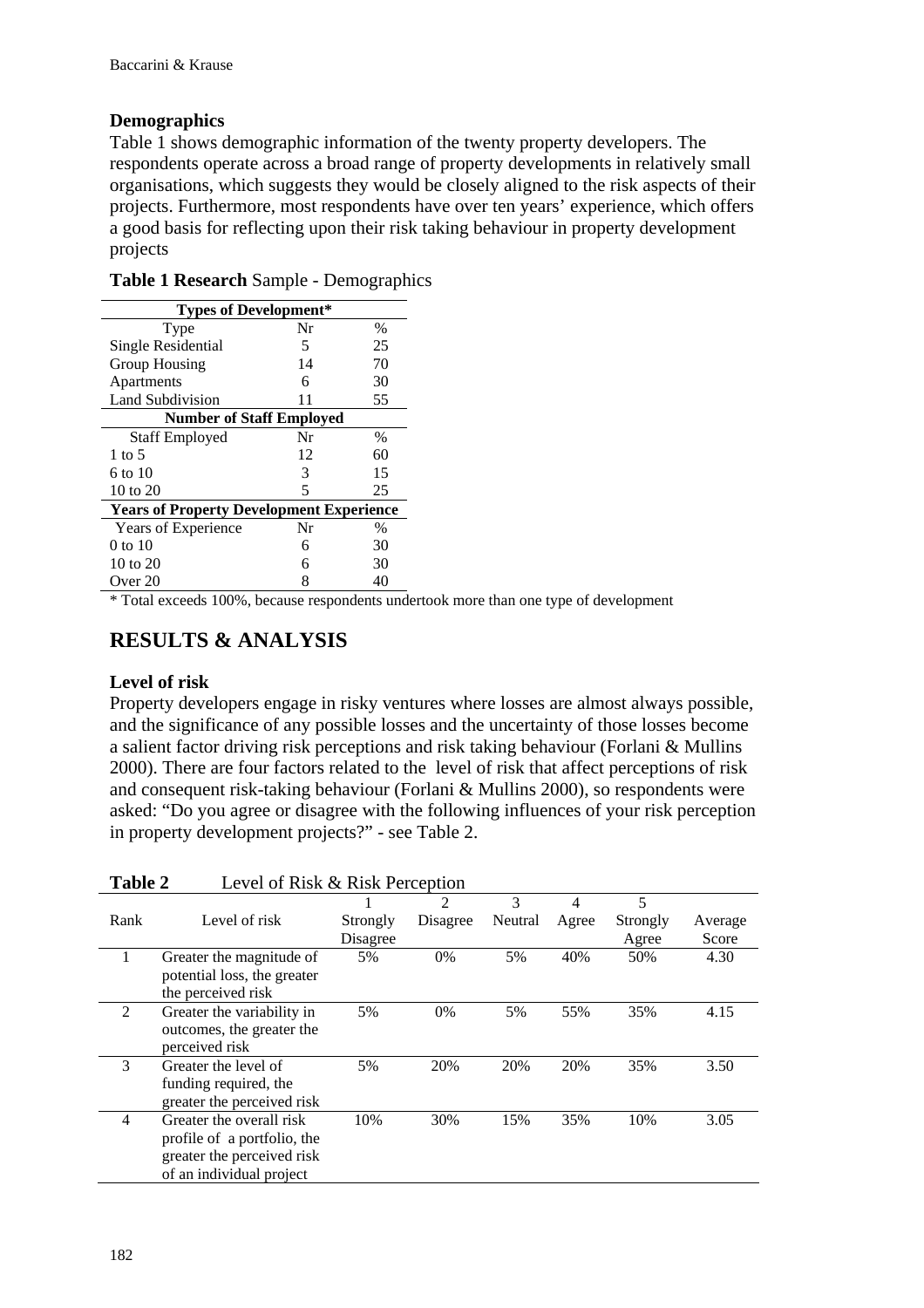A key finding is 90% of respondents agree or strongly agree that projects with the potential for greater losses or variability of outcomes are more risky, which suggests that these are important influences in determining risk perceptions and consequent risk-taking behaviour. There is clear disagreement (40%) with the generalisation that a higher risk project will be selected when operating with a number of low risk projects. This suggests each project is considered on its merits rather than in context with other concurrent projects, so there is no portfolio view of property development. This could be because respondents work in small organisations where each project must be selfjustifying in terms of acceptable risk because a sufficiently large and diverse portfolio does not exist.

#### **Anticipated Returns**

It is generally believed that the level of return is in proportion to the level of risk and a person's risk taking behaviour is influenced by the risk-return ratio (Shapira 1995). Respondents were asked: "It risk related to return?" – see Table 3

| Risk-Return Relationship      | Nr |  |
|-------------------------------|----|--|
| Risk is related to return     |    |  |
| Risk is not related to return |    |  |
| Don't know                    |    |  |

**Table 3** Risk-Return Relationship

Interestingly, there was similar perceptions for and against the proposition that risk and return are related. 45% of respondents perceived that the level of risk directly relates to the level of return. For instance: "No risk, no gain"; "The more return you want the higher the risk, it is always like that." In contrast, 45% of respondents disagreed that the level of risk is related to the level of return. For example: "No, we have done some land sub-division projects where the returns are huge, but the risk is minimal"; "In this particular industry I would say it doesn't necessarily follow". These responses suggest that the claim that risk and return are related is project specific rather than generally applicable. It seems that property developers perceive their risk-taking behaviour to be influenced by a need to seek out opportunities that have a higher return in relation to risk.

#### **Risk Attitude**

Risk attitude refers to a person's natural choice to take a chance or not (Fuller 1991). Three broad types of risk attitude exist - risk taking, risk neutral, risk averse – and play a major part in risk-taking behaviour (Flanagan & Norman 1993; Byrne 1996):

- Risk averse individuals show a negative tendency toward risk, thereby limiting their exposure to risk even under conditions of remote likelihood of negative outcomes (Highhouse & Yuce 1996).
- Risk-seeking individuals exhibit a preference for situations that contain high risk in terms of variability of possible outcomes (Shapira 1995).
- Risk neutral individuals seem indifferent to risk and treat risk and reward on an equal basis (Yates 1992; Byrne 1996).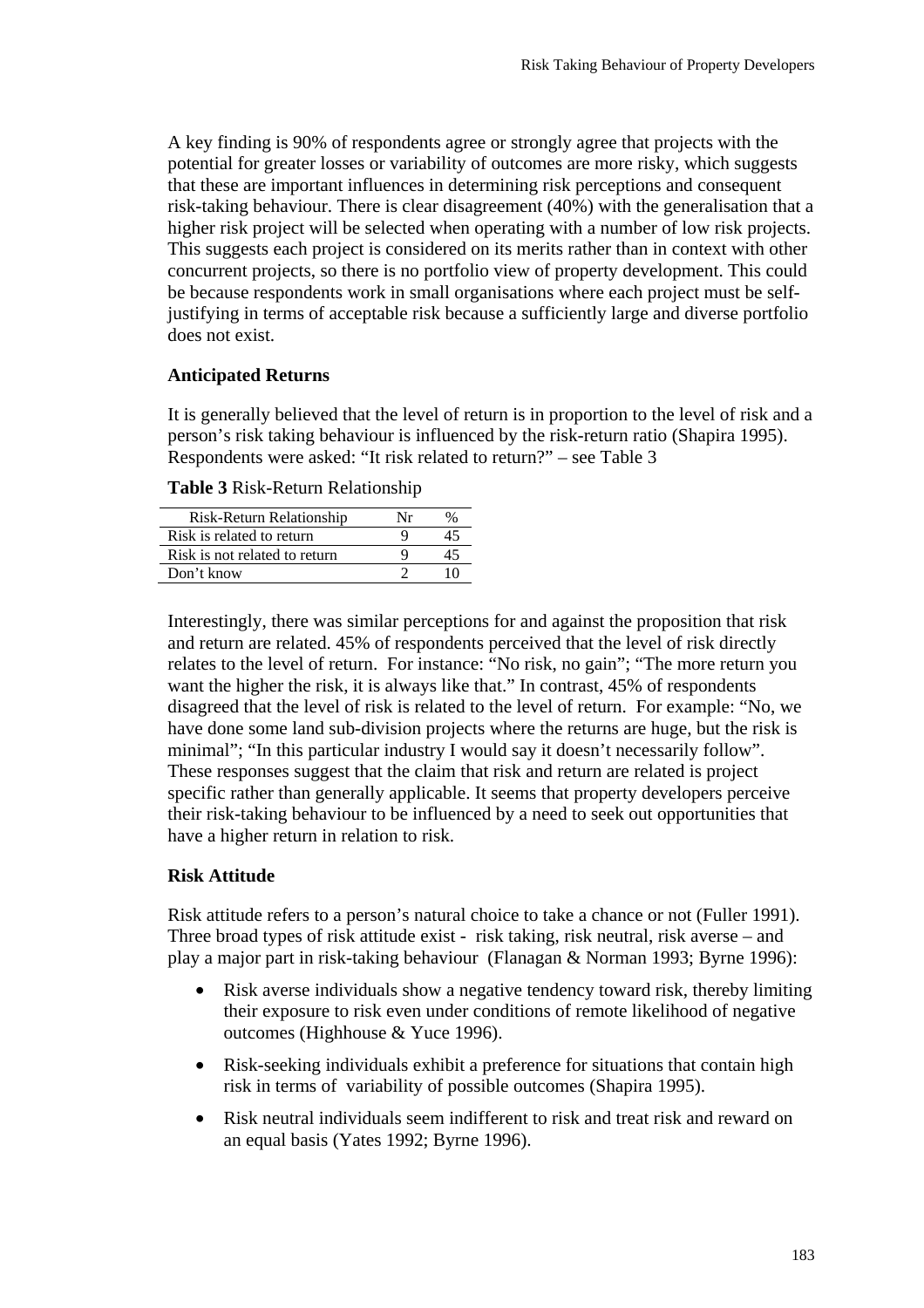Property developers are perceived as high risk taking individuals (Weber & Milliman 1997). However research also suggests that property developers are moderate risk takers (Ray 1994; Trimpop 1994). Respondents were asked: "What do you consider to be your typical risk attitude – risk seeking, risk neutral or risk averse?" – see Table 4

| Risk Attitude | $N_{\rm T}$ |  |
|---------------|-------------|--|
| Risk averse   | 19          |  |
| Risk seeking  |             |  |
| Risk neutral  |             |  |

The key finding is that 95% of respondents perceive themselves to be risk averse. For example, "Definitely risk averse. I don't take risks". Interestingly many respondents claimed to be risk neutral but from responses it was apparent that they were risk averse. For example, "Risk neutral. I won't take on a project if it's too risky". The prevalence of a risk averse attitude amongst property developers supports the findings in the previous question where property developers seek opportunities were the level of return exceeds the level of risk. Furthermore, because respondents work in small organisations, there is likely to be a greater sensitivity to high-risk projects and a consequent risk averse attitude. Therefore, risk-taking behaviour will be a reflection of a risk averse attitude.

#### **Cognitive Bias**

Cognitive biases are subjective, predisposed opinions that individuals use to make judgements, which influence risk perception and risk-taking behaviour ( Bazerman 1990, Busenitz & Lau 1996). Respondents were asked: "How often are you subject to the following cognitive bias?" – see Table 5

|                |                                |       | $\mathfrak{D}$ | 3         | 4         | 5      |         |
|----------------|--------------------------------|-------|----------------|-----------|-----------|--------|---------|
| Rank           | Cognitive Bias                 | Never | Seldom         | Sometimes | On most   | Always | Average |
|                |                                |       |                |           | occasions |        | Score   |
|                | Recalled events distort        | 0%    | 20%            | 35%       | 40%       | 5%     | 3.30    |
|                | judgement on new               |       |                |           |           |        |         |
|                | situations [Availability]      |       |                |           |           |        |         |
| $\mathfrak{D}$ | Belief that assumptions are    | 10%   | 30%            | 45%       | 10%       | 5%     | 2.70    |
|                | factual, so uncertainties      |       |                |           |           |        |         |
|                | from assumptions ignored       |       |                |           |           |        |         |
|                | { <i>Overconfidence</i> }      |       |                |           |           |        |         |
| 3              | Overestimate likelihood        | 5%    | 45%            | 35%       | 15%       | $0\%$  | 2.60    |
|                | you would have predicted       |       |                |           |           |        |         |
|                | an event occurring             |       |                |           |           |        |         |
|                | [Hindsight bias]               |       |                |           |           |        |         |
| $\overline{4}$ | Belief that unrelated          | 15%   | 40%            | 40%       | 5%        | $0\%$  | 2.35    |
|                | factors are related [Illusory] |       |                |           |           |        |         |
|                | <i>correlation]</i>            |       |                |           |           |        |         |
| 5              | Overestimation of ability      | 10%   | 50%            | 35%       | 5%        | 0%     | 2.35    |
|                | to control outcomes            |       |                |           |           |        |         |
|                | [Illusion of control]          |       |                |           |           |        |         |

**Table 5** Cognitive Bias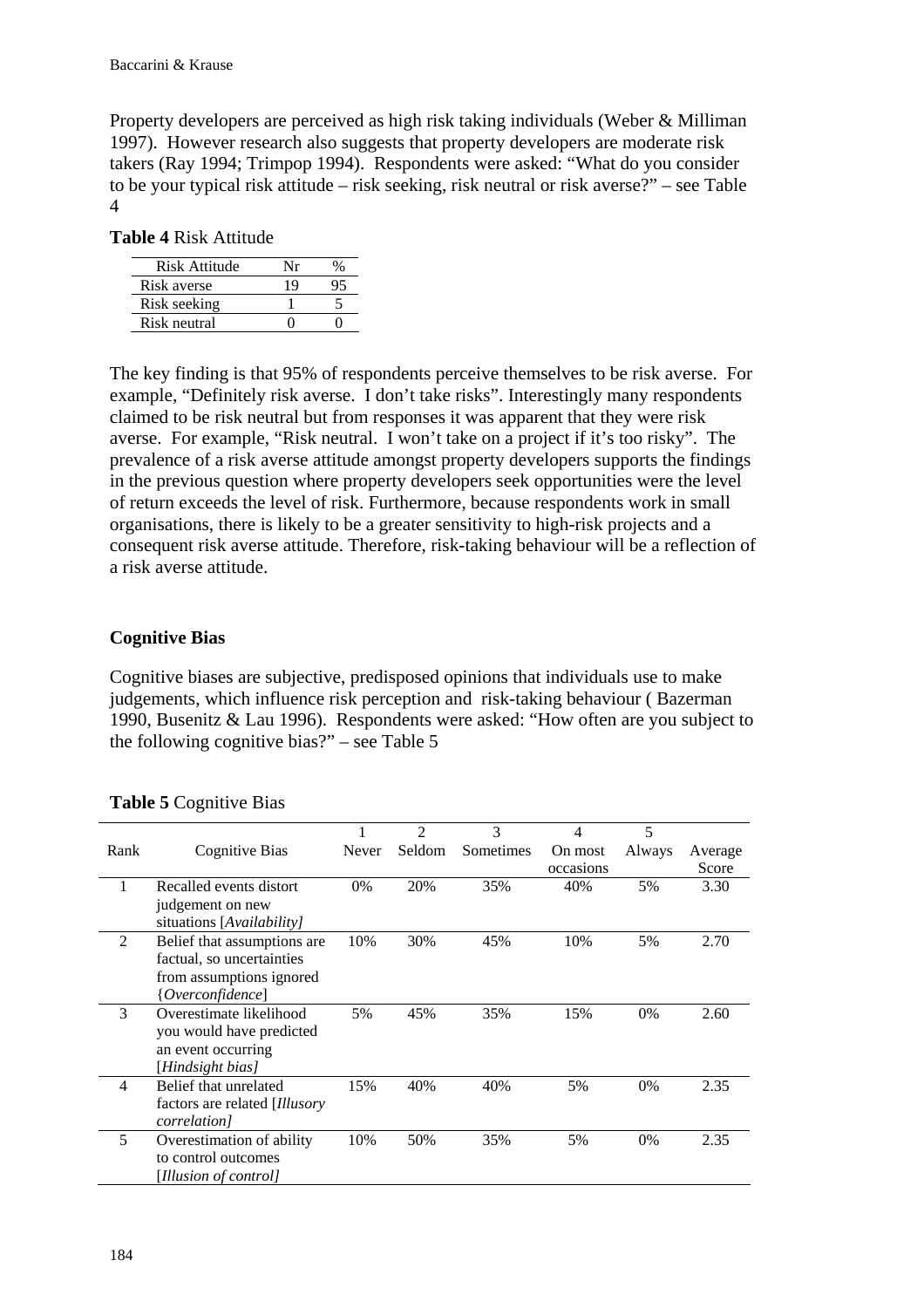| 6 | Failure to revise forecasts<br>based on new information<br>[Conservatism]                                 | 35% | 35% | 15% | 0% | 15%   | 2.25 |
|---|-----------------------------------------------------------------------------------------------------------|-----|-----|-----|----|-------|------|
|   | Overestimating degree that<br>limited information<br>represents entire solution<br>[Law of small numbers] | 20% | 40% | 35% | 5% | $0\%$ | 2.25 |
| 8 | Unrealistic belief of high<br>likelihood of achieving<br>desired outcome [Wishful<br>thinking]            | 30% | 50% | 20% | 0% | $0\%$ | 1.90 |

A key finding is that a majority of respondents perceive themselves to be subjected to the cognitive bias of availability i.e. recalled events distort judgement on new events. The availability heuristic can be a useful decision making strategy, since easily recalled past events suggest that are of greater frequency and possible relevance for future decisions. However, this heuristic can produce errors because the availability of past information does not necessarily mean that this information is relevant for the decision in hand. Interestingly, respondents perceive themselves not to be subject to many cognitive biases, which suggests property developers have conceptualised what constitutes a rational decision-making process, so learning to recognise and minimise cognitive biases during risk-taking behaviour in property development.

#### **Framing**

Framing involves altering the appearance of a problem, that is, expressing the situation differently (Weber & Milliman 1997). Opportunity-framed risks are perceived less risky than threat-framed risks irrespective of their perceived level of original riskiness (Keil et al 2000). Research has indicated that outcome framing affects people's risk perception and consequent risk-taking behaviour (Weber & Milliman 1997). Respondents were asked: "Do you tend to frame/view property developments favourably (i.e. opportunities) or unfavourable (i.e. potential threatening)?" – see Table 6.

| Framing            | $\mathbf{v}$ |  |
|--------------------|--------------|--|
| Opportunity framed | 16           |  |
| Threat framed      |              |  |
| No framing         |              |  |

**Table 6** Framing of Property Developments

The majority (80%) of respondents' perceptions is that they frame property development as opportunities i.e. favourably. For instance: "All potential developments are favourably framed. It stems from a chance to make money"; "I am an optimist. I can always see a potential". This supports the claim that property developers tend to view business situations more positively (Greer & Farrell 1993). This tendency to frame potential property developments in a positive light could be influenced by the need to undertake developments in order to exist. Therefore, risktaking behaviour will be influenced by property developers applying opportunistic framing to their projects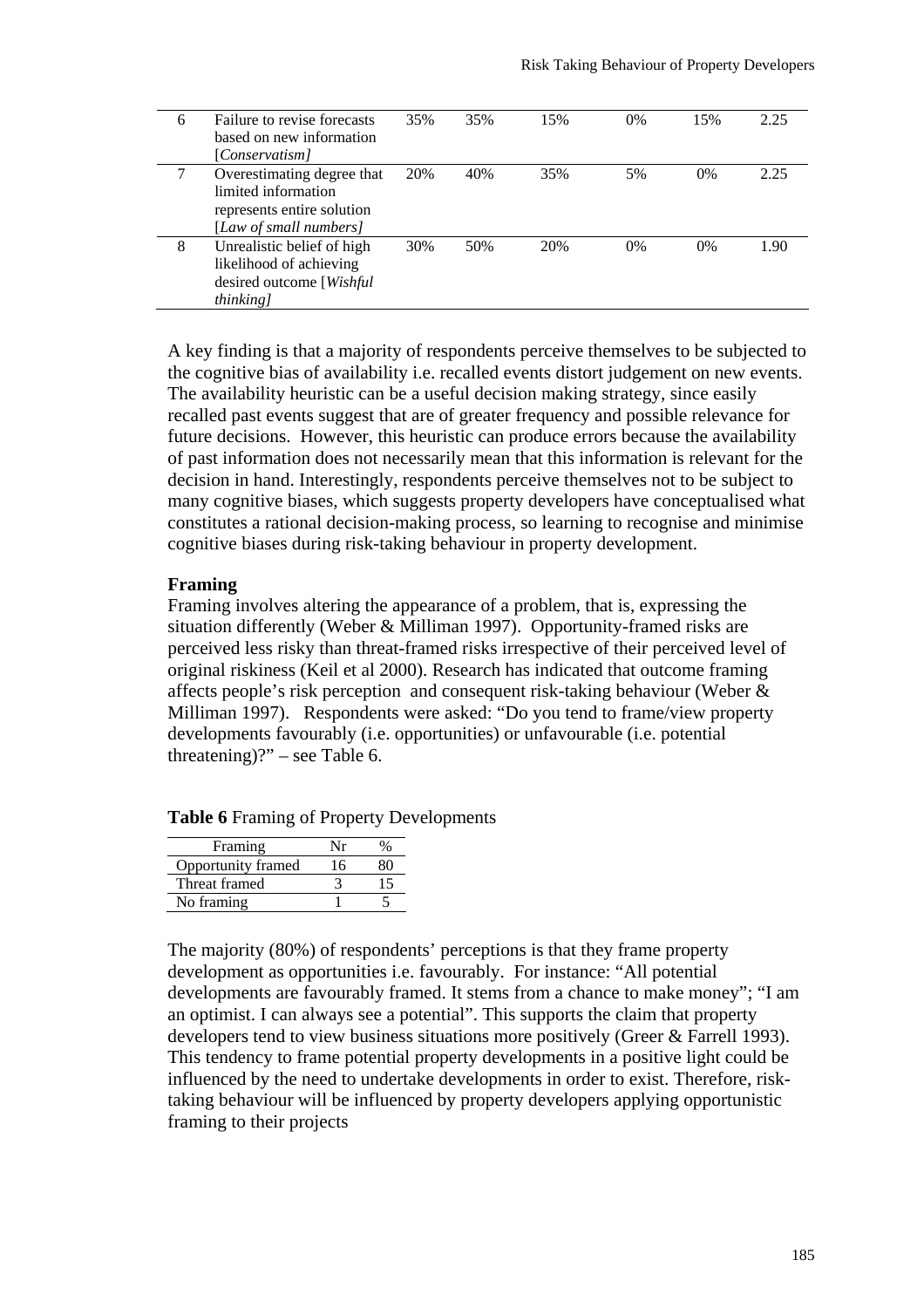### **Personality Types**

Personality is a feature characteristic of an individual that gives rise to general action (Kreitler & Krietler 1990). There are five key personality traits that cognitively impact upon risk-taking behaviour (Bruck & Allen 2003) so respondents were asked, "How often do you adopt a specific personality when undertaking a property development?" – see Table 7

Property developers perceived themselves to have a personality trait based on conscientiousness, which involves planned thinking and a goal-orientated approach to risk-taking behaviour*.* This is perhaps not unexpected as property developments are projects and a core attribute of projects is that they have a goal and deliverable. So risk-taking behaviour will be influenced by deliberate and thoughtful consideration of relevant factors including risks. In contrast, 85% of respondents are not prone to sensation seeking activities that disregard consequences. This suggests that property developers are aware of the need to avoid irrational approaches that jeopardise the project and therefore need to adopt conscientiousness personality trait.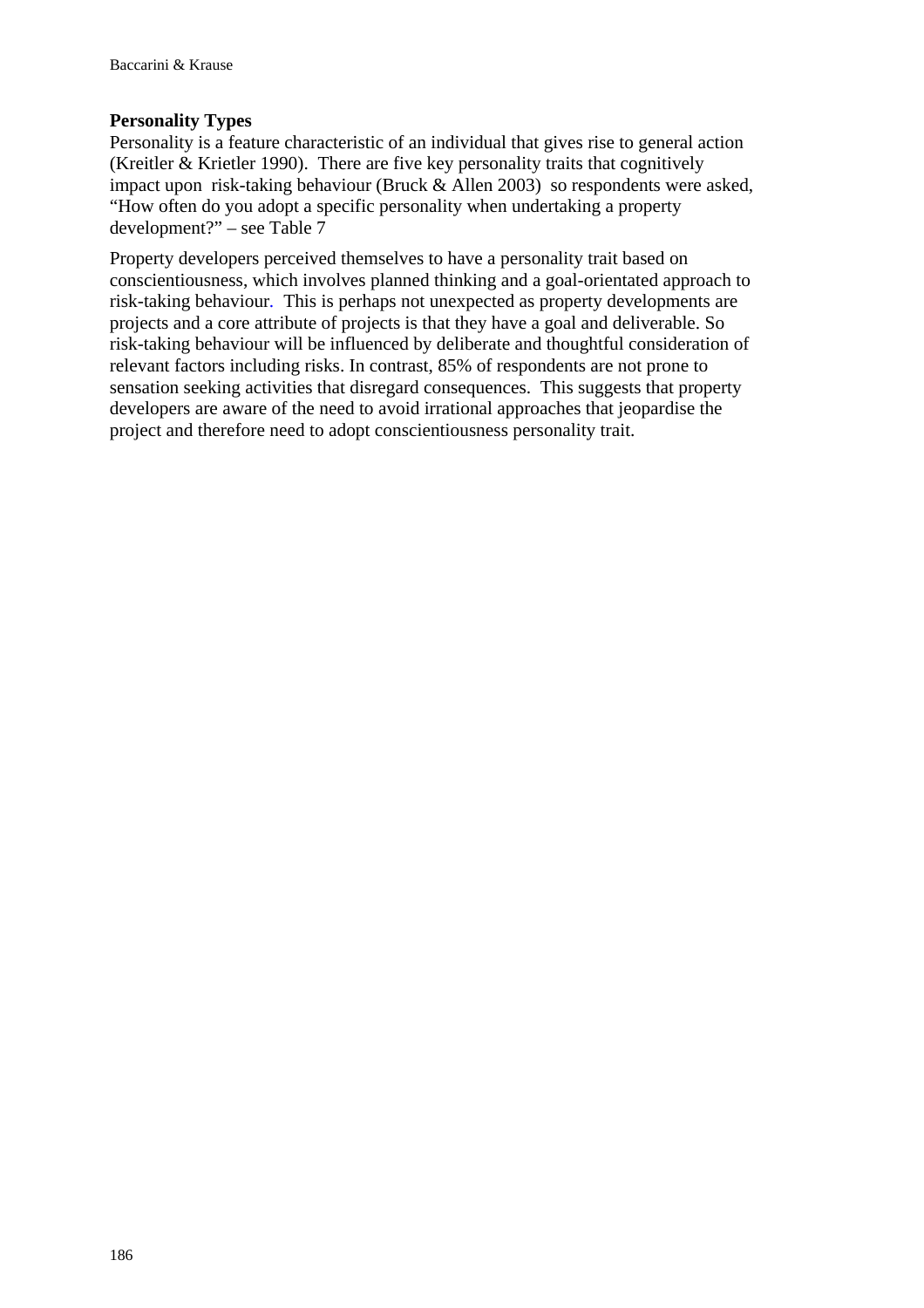|                |                             |       | $\mathfrak{D}$ | 3         | 4                | 5      |         |
|----------------|-----------------------------|-------|----------------|-----------|------------------|--------|---------|
| Rank           | Personality traits          | Never | Seldom         | Sometimes | On most          | Always | Average |
|                |                             |       |                |           | <b>Occasions</b> |        | Score   |
|                | Planning & active problem   | 0%    | 0%             | 5%        | 60%              | 35%    | 4.30    |
|                | solving, goal orientated.   |       |                |           |                  |        |         |
|                | [Conscientiousness]         |       |                |           |                  |        |         |
| $\overline{2}$ | Optimistic, less fearful of | 0%    | 45%            | 20%       | 25%              | 10%    | 3.00    |
|                | unpleasant outcomes.        |       |                |           |                  |        |         |
|                | [Extraversion]              |       |                |           |                  |        |         |
| 3              | Tendency to conform to      | 15%   | 40%            | 30%       | 15%              | $0\%$  | 2.45    |
|                | societal pressures          |       |                |           |                  |        |         |
|                | [Conformity]                |       |                |           |                  |        |         |
| 4              | Excitable, changeable,      | 25%   | 35%            | 35%       | 5%               | $0\%$  | 2.20    |
|                | higher levels of anxiety.   |       |                |           |                  |        |         |
|                | [Neuroticism]               |       |                |           |                  |        |         |
| 5              | Desire for excitement, tend | 35%   | 50%            | 15%       | $0\%$            | 0%     | 1.80    |
|                | to disregard consequences.  |       |                |           |                  |        |         |
|                | [Openness to Experience]    |       |                |           |                  |        |         |

#### **Table 7** Personality traits

## **CONCLUSION**

The aim of this research was to investigate influences on risk-taking behaviour of small-scale residential property developers in Perth, Western Australian, based on structured interviews with twenty property developers. This paper reports the findings of property developers' perceptions of the following influences on risk-taking behaviour: level of risk, anticipated returns, risk attitude, cognitive biases, framing, and personality traits.

Property developers' risk-taking behaviour is influenced by the risk level in projects in terms of the degree of variability of outcomes and/or magnitude of potential losses. Property developers expressed a strong risk averse attitude, which means risk-taking behaviour is influenced by the desire to not engage in projects where risks greatly exceed to rewards; in fact, many seek out developments where the rewards disproportionately exceed the risks because risk and reward are seem as not necessarily being related. These potential rewards and risks tend to be framed opportunistically, which suggest that rewards are likely to be more emphasised than risks. Property developers seem to be particularly prone to availability bias, which means their risk-taking behaviour may result in irrational decisions based on irrelevant information. All these influences on risk-taking behaviour – level of risk, risk averse attitude and opportunistic framing – are tempered by a personality trait that promotes proper planning and problem-solving when involved in risk-taking behaviour.

The results highlight the multi-faceted interrelated influences in risk-taking behaviour. This research has contributed to the body of knowledge of influences on risk-taking behaviour of property developers. Suggestions for further research include whether risk-taking behaviour varies according to age, gender, education, ethnicity, and nationality; and whether large property development organisations differ to small organisation in the nature of influences on risk-taking behaviour.

Finally, it must be emphasised that this research is based on project developers' perceptions of their own behaviour and provides a foundation for further observational or experimental research to compare these perceptions with their actual risk taking behaviour.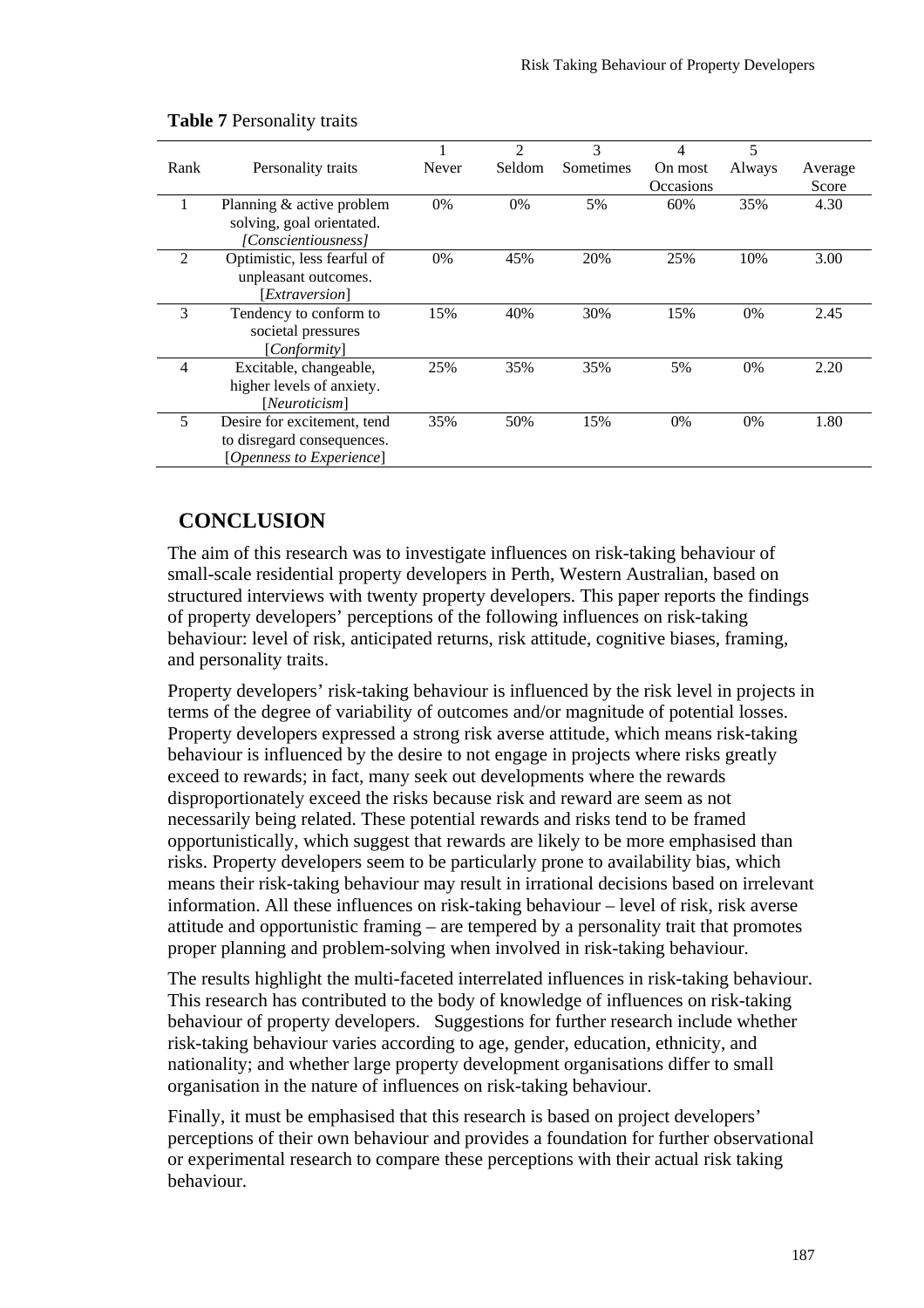### **REFERENCES**

- Bazerman, M. H. 1990, *Judgement in Managerial Decision-making,* 2 Ed, John Wiley Inc, New York, USA.
- Belzer, R. B. 2001, 'Getting beyond 'grin and bear it' in the practice of risk management', Reliability Engineering and System Safety, vol. 72, pp. 137-148.
- Bruck, C. S. & Allen, T. D. 2003, 'The relationship between big five personality traits, negative affectivity, type A behavior, and work-family conflict', Journal of Vocational Behavior, vol. In Press, Corrected Proof.
- Busenitz, L. W. & Lau, C. 1996, 'A cross-cultural cognitive model of new venture creation.' Entrepreneurship: Theory and Practice, vol. 20, no. 4, pp. 25-39.
- Byrne, P. 1996, *Risk, Uncertainty and Decision-making in Property Development*, E & F N Spon, London.
- d'Amboise, G. & Muldowney, M. 1988, 'Management theory for small business: attempts and requirements.' *Academy of Management Review,* vol. 13, no. 2, pp. 226-240.
- Flanagan, R. & Norman, G. 1993, *Risk Management and Construction*, Blackwell Scientific Publications, Oxford, U.K.
- Forlani, D. & Mullins, J. W. 2000, 'Perceived Risks and Choices in Entrepreneurs' New Venture Decisions', *Journal of Business Venturing,* vol. 15, pp. 305-322.
- Greer, G. E. & Farrell, M. D. 1993, *Contemporary Real Estate: Theory and Practice*. The Dryden Press, New York, USA.
- Highhouse, S. & Yuce, P. 1996, 'Perspectives, Perceptions, and Risk-Taking Behavior', *Organizational Behaviour and Human Decision Processes,* vol. 65, no. 2, pp. 159- 167.
- Kahneman, D. & Lovallo, D. 1993, 'Timid Choices and bold forecasts: A cognitive perspective on risk-taking.' *Management Science,* vol. 39, no. 1, pp. 17-31.
- Kau, J. B. & Sirmans, C. F. 1985, *Real Estate*, McGraw-Hill Book Company, New York, USA.
- Keil, M, Wallace, L. Turk, D, Dixon-Randall, G and Nulden, U. 2000, 'An investigation of risk perception and risk propensity on the decision to continue a software development project.' *The Journal of Systems and Software,* vol. 53, pp. 145-157.
- Kreitler, S. & Krietler, H. 1990, *The Cognitive Foundations of Personality Traits*, Plenum Press, New York, USA.
- MacCrimmon, K. R. & Wehrung, D. A. 1990, 'Characteristics of Risk Taking Executives', *Management Science*, pp. 422-435.
- March, J. & Shapira, Z. 1987, 'Managerial perspective on risk and risk-taking', *Management Science,* vol. 33, pp. 1404-1418.
- Palich, L. E. & Bagby, D. R. 1995, 'Using Cognitive Theory to Explain Entrepreneurial Risk-Taking: Challenging Conventional Wisdom', *Journal of Business Venturing,* vol. 10, pp. 425-438.
- Powell, M. & Ansic, D. 1997, 'Gender differences in risk behaviour in financial decisionmaking: An experimental analysis.' *Journal of Economic Psychology,* vol. 18, pp. 605-628.
- Ray, D. M. 1994, 'The Role of Risk-taking in Singapore', *Journal of Business Venturing,* vol. 9, pp. 157-177.
- Sarantakos, S. 1998, *Social Research,* 2nd Ed, MacMillan Education Australia, South Yarra.